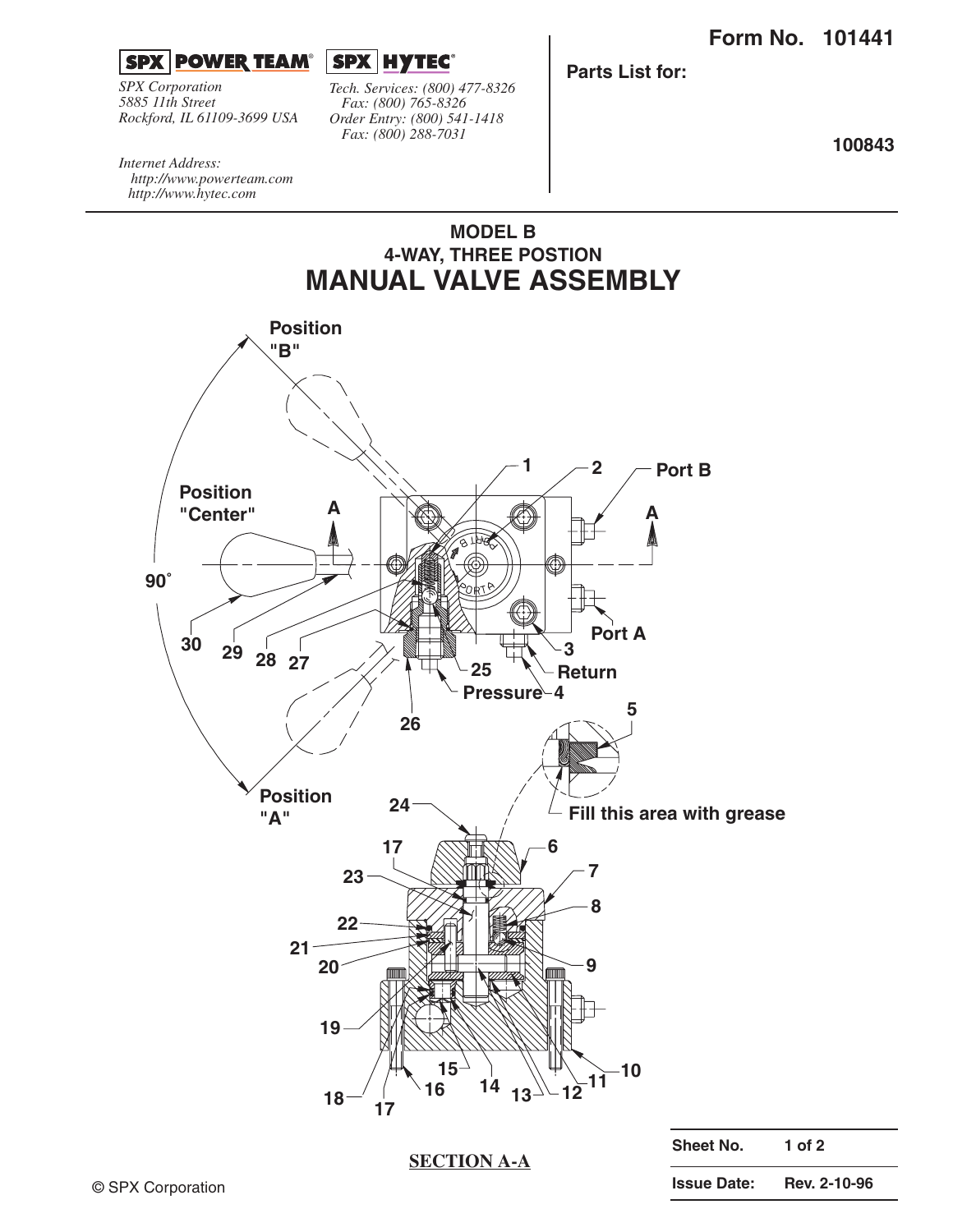| <b>Item</b>    | <b>Part</b> | No.            |                                                 | <b>Item</b> | <b>Part</b> | No.   |                                                   |
|----------------|-------------|----------------|-------------------------------------------------|-------------|-------------|-------|---------------------------------------------------|
| No.            | No.         | Req'd          | <b>Description</b>                              | No.         | No.         | Req'd | <b>Description</b>                                |
|                | 201813      |                | <b>Ball Stop</b>                                | 18          | *11863      | 3     | Backup Washer                                     |
| $\overline{2}$ | 211936      |                | Decal                                           |             |             |       | $(1/2 \times 3/8 \times 1/16, -012)$              |
| 3              | 11013       | 4              | Cap Screw (5/16-18 X 1" Lg.;                    | 19          | 250056      |       | Pin                                               |
|                |             |                | Torque to 300/320 in. lbs.)                     | 20          | 11228       |       | <b>Thrust Bearing</b>                             |
| 4              | 10970       | 4              | Pipe Plug (1/4 NPTF)                            | 21          | 11227-1     |       | <b>Bearing Race</b>                               |
| 5              | *213674     |                | Packing                                         | 22          | *15892      |       | O-ring (1.956 X 1.720 X .118, -924;               |
| 6              | 46057       |                | End Stem                                        | Nitrile)    |             |       |                                                   |
| 7              | 61343       |                | <b>Valve Cap</b>                                |             | 19097       |       | <b>O-ring</b> (1.956 X 1.720 X .118, -924; Viton) |
| 8              | 15691       |                | <b>Compression Spring</b>                       |             | 212887      |       | O-ring (1.956 X 1.720 X .118, -924; EPR)          |
|                |             |                | (1/4 O.D. X 5/8 Lg.)                            | 23          | 46048       |       | <b>Stem</b>                                       |
| 9              | 10375       |                | Steel Ball (1/4 Dia.)                           | 24          | 15911       |       | Cap Screw (1/4-20 X 5/8 Lg.;                      |
| 10             | 61290       |                | <b>Valve Body</b>                               |             |             |       | Torque to 60/80 in. lbs.                          |
| 11             | 420246      |                | Rotor                                           |             |             |       | Note: Apply Loctite No. 222 or equiv.             |
| 12             | 214801      |                | Spacer Washer                                   |             |             |       | at assembly.)                                     |
| 13             | 10496       |                | Pin                                             | 25          | 10377       |       | Steel Ball (5/16 Dia.)                            |
| 14             | 202480      | 3              | Seal                                            | 26          | 36414       |       | Check Valve Body                                  |
| 15             | 21975       | 3              | <b>Spring Washer</b>                            | 27          | *10527      |       | O-ring (13/16 X .644 X .087, -908)                |
| 16             | 10854       | 2              | Cap Screw (1/4-20UNC X 1-3/4Lg.)                | 28          | 15141       |       | <b>Compression Spring</b>                         |
| 17             | *10268      | $\overline{4}$ | <b>O-ring</b> (1/2 X 3/8 X 1/16, -012; Nitrile) |             |             |       | (3/16 O.D. X 5/8 Lg.)                             |
|                | 11439       | 4              | O-ring (1/2 X 3/8 X 1/16, -012; Viton)          | 29          | 21639       |       | Stud                                              |
|                | 17716       | 4              | O-ring (1/2 X 3/8 X 1/16, -012; EPR)            | 30          | 211911      |       | <b>Plastic Knob</b>                               |

## **Parts List, Form No. 101441, Back sheet 1 of 2**

Part numbers marked with an asterisk (\*) are contained in Repair Kit No. 300451. Note: Alternate material seals listed for special valves factory equipped with viton or EPR seals.

## **SPECIFICATIONS**



**HYDRAULIC SCHEMATIC**

Valve, remote mounted manual detented 4-way, 3-position float center

Rated Pressure: 5,000 PSI Case Pressure: 500 PSI Max.<br>Rated Flow: 5 GPM Rated Flow:

**Function:**

**"Center" position:** Pressure is blocked "A" & "B" ports to tank.

**"A" position:**

Pressure to "A" port "B" port to tank.

**"B" position:**

Pressure to "B" port "A" port to tank.

## **INTERNAL ASSEMBLY ORIENTATION OF PARTS**



END CAP BOTTOM VIEW







TOP VIEW

Note: Shaded areas reflect last revision(s) made to this form.